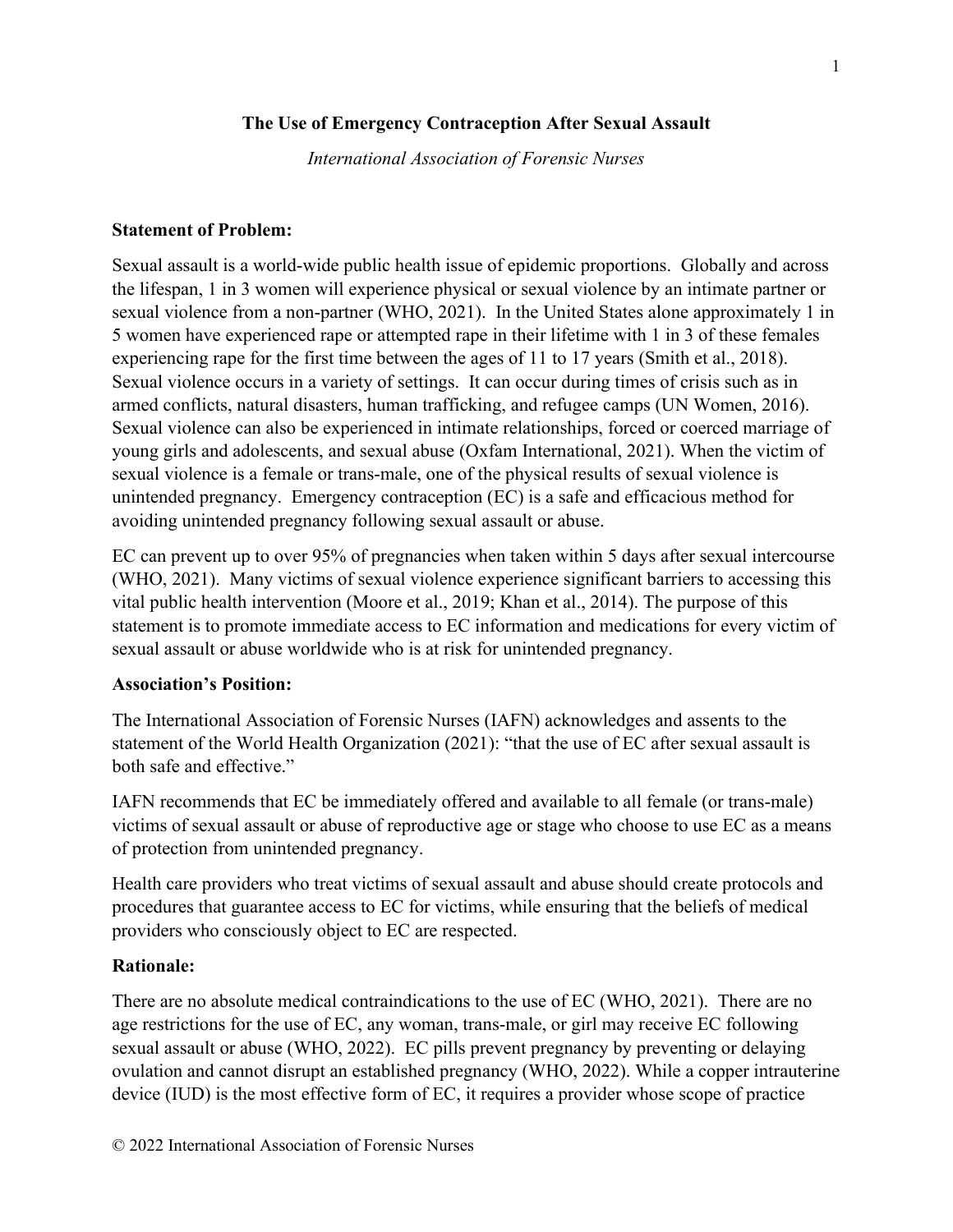includes IUD insertion. In most situations insertion of a copper IUD is not a viable option immediately after sexual assault or abuse. EC medications are the most practical solution. Although multiple choices exist for EC medications, ulipristal acetate is the most evidence-based choice due to increased effectiveness up to 5 days post assault/abuse and increased efficacy in females (trans-males) who are overweight or obese, ACOG, 2019; WHO, 2022).

The IAFN is dedicated to the healthcare of patients affected by trauma and violence. IAFN recognizes the crucial importance of every patient's bio-psycho-social needs (ANA, 2017). IAFN also recognizes that denying access to EC following sexual assault or abuse is a violation of individual reproductive rights. The Institute for Women's Policy Research (2021) defines reproductive rights as an individual having the ability to decide whether and when to have children, granting individuals control that is vital to their socio-economic well-being and overall health. IAFN acknowledges that negative consequences can ensue for both mother and child when the right to EC is denied resulting in unintentional pregnancy. IAFN asserts that it is a basic human right that all females and trans-males of reproductive capacity be offered EC following sexual assault or abuse that could result in pregnancy.

#### **References**

- American College of Obstetrics & Gynecology (2019). *Emergency contraception.* Retrieved from [https://www.acog.org/clinical/clinical-guidance/practice](https://www.acog.org/clinical/clinical-guidance/practice-bulletin/articles/2015/09/emergency-contraception)[bulletin/articles/2015/09/emergency-contraception](https://www.acog.org/clinical/clinical-guidance/practice-bulletin/articles/2015/09/emergency-contraception)
- American Nurses Association (2017). *Forensic Nursing: Scope and Standards of Practice.* 2nd edition. American Nurses Association: Washington DC.
- Institute for Women's Policy Research (2021). Status of Women in the States. https://statusofwomendata.org/explore-the-data/reproductive-rights/reproductive-rightsfull-section/
- Khan, M., Dixit, A., Bhatnagar, I., & Brady, M. (2014). Medical barriers to emergency contraception: A cross-sectional survey of doctors in North India. *Global Health: Science & Practice, 2(2),* 210-218. <https://www.ncbi.nlm.nih.gov/pmc/articles/PMC4168613/pdf/210.pdf>
- Moore, A., Ryan, S., & Stamm, C. (2019). Seeking emergency contraception in the United States: A review of access and barriers. *Women Health, 59(4),* 364-374. [https://doi.org/10.1080/03630242.2018.1487905.](https://doi.org/10.1080/03630242.2018.1487905)
- Oxfam International (2021). *Violence against women and girls: Enough is enough.* Retrieved from [https://www.oxfam.org/en/take-action/campaigns/say-enough-violence-against](https://www.oxfam.org/en/take-action/campaigns/say-enough-violence-against-women-and-girls/violence-against-women-and-girls-enough-enough)[women-and-girls/violence-against-women-and-girls-enough-enough](https://www.oxfam.org/en/take-action/campaigns/say-enough-violence-against-women-and-girls/violence-against-women-and-girls-enough-enough)
- Smith, S., Zhang, X., Basile, K., Merrick, M., Wang, J., Kresnow, M., & Chen, J. (2018). *The National Intimate Partner and Sexual Violence Survey: 2015 data brief – updated release.* Centers for Disease Control and Prevention.<https://www.nsvrc.org/statistics>